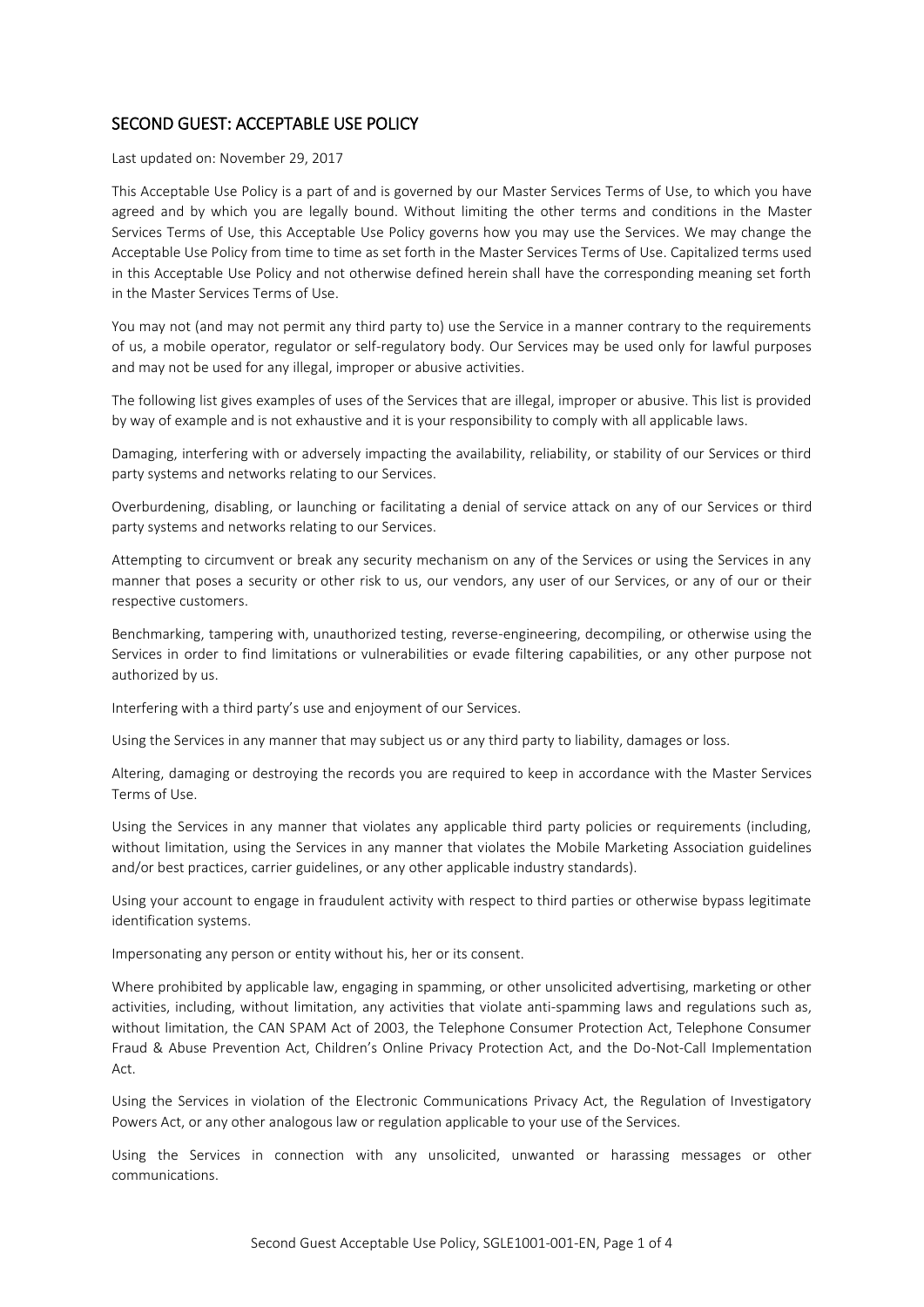Where prohibited by applicable law, using our long virtual numbers for marketing purposes.

Offering or purporting to offer any Emergency Services. "Emergency Services" means services that allow a user to connect with emergency services personnel or public safety answering points such as 911 or E911 services.

Using manual or automated software, devices, or other processes to "crawl" or "spider" any page of the Services; linking to the Services without our express written consent; or harvesting or scraping any Content from the Services, including without limitation, harvesting or otherwise collecting information about others, including email addresses or phone numbers, from our website without their express consent

Violating or facilitating the violation of any country, state, province, local or international law, rule, legal order, or regulation.

Engaging in any activity that the United States Federal Communications Commission or any similar entity or authority in any other jurisdiction has restricted or regulated with regard to proper use of the public telephony network.

Using the Services, or a component of the Services, in a manner not authorized by us.

Reselling, sublicensing, renting or timesharing the Services or any portion of our Services (including, without limitation data received through number validation Services) without our express, specific prior written consent in an agreement signed by an Officer of Second Guest. In any event, any permitted resale is conditioned upon your obtaining, maintaining, and providing to us upon request, reasonable Know Your Customer information in compliance with applicable law for each of your direct and indirect customers using the Services, and may not be extended to anonymous users.

Using the Services in any manner that results in charges to Second Guest by third parties, such as originating access charges, dip charges, collect calls, calls made to NPA-976-XXX or 900-XXX-XXXX numbers, or any other number or service where the calling party is billed for the call by the calling party's provider on behalf of the terminating provider or its customer; or otherwise calling or sending messages to Premium Number ranges without our prior written consent in each instance.

Unless otherwise agreed in advance, send a substantial amount of voice traffic, as reasonably determined by Second Guest, only to specific regions or number ranges within a country in a manner that would cause Second Guest to incur material costs beyond those incurred by Second Guest when sending similar quantities of voice traffic equally spread across all regions and number ranges within such country; in the event of violation of this clause, for the avoidance of doubt, Second Guest reserves the right to immediately suspend the relevant portion of the Service to You.

Using the Services in hazardous environments requiring fail-safe performance, such as in the operation of nuclear facilities, aircraft navigation or communication systems, air traffic control, or other devices or systems in which malfunction of the Services would result in foreseeable risk of injury or death or the operator of the device or system, or to others.

Engaging in activities or, uploading, downloading, submitting, transmitting, distributing or facilitating the distribution of, any information that contains "inappropriate content" in connection with the Services. Inappropriate content includes, but is not limited to, content that:

May be considered libellous, slanderous, defamatory, threatening, sexually explicit, vulgar, profane, obscene, offensive, abusive, malicious or otherwise harmful to any person or entity, constitutes or promotes "hate speech" or is otherwise discriminatory based on race, sex, creed, religion, nationality, disability, sexual orientation, language, or age.

Is fraudulent, deceptive, inaccurate or misleading (including, without limitation, by creating a false identity or forged email address or header, or phone number, or otherwise attempting to mislead others as to the identity of the sender or the origin or contents of a message or other communication using your account).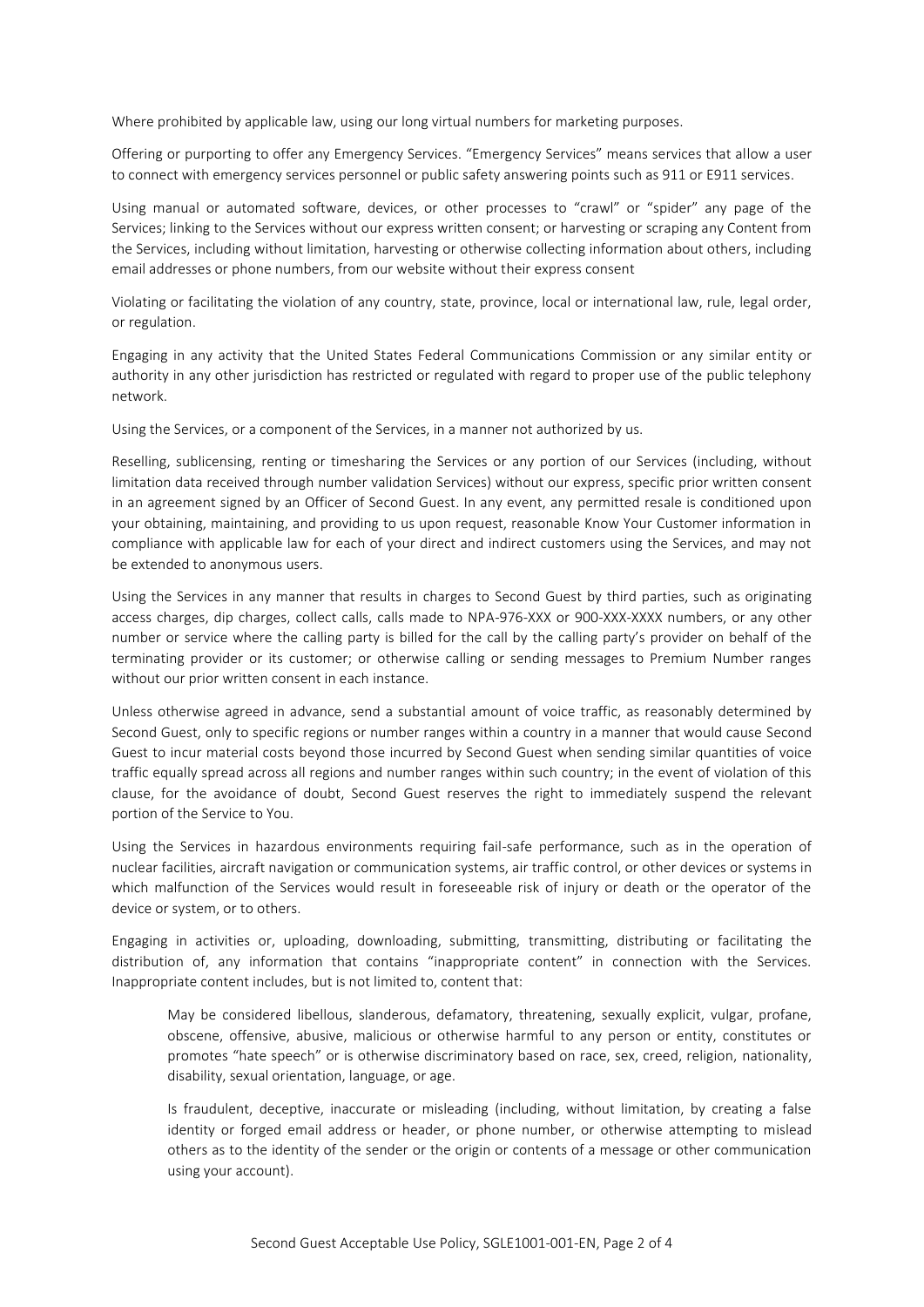Contains or transmits viruses, Trojan horses, worms or any other malicious, harmful, or deleterious programs or similar destructive programming routines.

Interferes with or disrupts networks connected to the Services or violates the regulations, policies or procedures of such networks.

Promotes, markets or otherwise relates to illegal activities or terrorism.

Infringes on, misappropriates, or violates any intellectual property rights or other rights of third parties, including but not limited to trademark, copyright, patent, trade secrets, rights of publicity, and rights of privacy.

Constitutes or relates to "adult services" or content of an adult nature, including, without limitation, content that contains or depicts nudity, contains or depicts sexual activity, or is otherwise inappropriate as determined by us in our sole discretion.

Includes sensitive financial or identification information or documents.

Uses or includes any Open Source Software in connection with the Services in any manner that requires that any portion of the Services be (a) disclosed or distributed in source code form, (b) made available free of charge to recipients, or (c) modifiable without restriction by recipients. "Open Source Software" means any software, documentation or other material that contains, or is derived (in whole or in part) from, any software, documentation or other material that is distributed as free software, open source software (e.g., Linux) or similar licensing or distribution models, including, but not limited to software, documentation or other material licensed or distributed under any of the following licenses or distribution models, or licenses or distribution models similar to any of the following: (i) GNU's General Public License (GPL), Lesser/Library GPL (LGPL), or Free Documentation License, (ii) The Artistic License (e.g., PERL), (iii) the Mozilla Public License, (iv) the Netscape Public License, (v) the Sun Community Source License (SCSL), (vi) the Sun Industry Standards License (SISL), (vii) the BSD License and (viii) the Apache License.

If you or others using your account violate (or if we have reason to believe that you have violated or have encouraged others to violate) this Acceptable Use Policy, in addition to our available rights and remedies described in the Master Services Terms of Use, we may investigate the incidents that we believe are contrary to this Acceptable Use Policy and provide requested information to affected third parties. Our failure to enforce this policy does not amount to a waiver of our rights hereunder.

U.S. Long Virtual Numbers may not be used in any manner (e.g., sending communications, responding to communications, or otherwise) other than Peer-to-Peer, initiated by human interaction. As such only paging functionality (delivery of SMS or automated voice call for the purposes of notifying a reserved resource (e.g. table in a restaurant) is ready can be delivered over this type of phone number. Marketing communications and mobile content delivery messages are not permitted on U.S. Long Virtual Numbers.

US and Canada Short Code Numbers. Customer will not use the short codes in any manner inconsistent with any keywords approved by Second Guest for Customer's use-case or information Customer provides, use the short codes provided outside of the permitted functionality of Second Guest's platform, or otherwise circumvent the input restrictions or other limitations of Second Guest's platform when delivering over Short Code Number's. Customer's use of such Short Code numbers shall comply with industry best practices, applicable wireless carrier requirements (including, but not limited to, all requirements applicable to user optins, opt-outs and consents to receive messages), and applicable laws and regulations, including the CTIA Guidelines and Acceptable Use Policy, the Telephone Consumer Protection Act, the Federal Communication Commission's Customer Proprietary Network Information rules and regulations, the iconectiv short code policy, and rules and regulations promulgated by the Canadian Wireless Telecommunications Association. Customer must have and abide by an appropriate privacy policy with its end users (including, without limitation, the owner of any telephone number Customer submits to Second Guest in connection with these Services), and Customer's privacy policy must disclose the use of the Short Code's and how personal information is treated in compliance with all applicable laws, rules and regulations. Customer shall not submit any PII to Second Guest